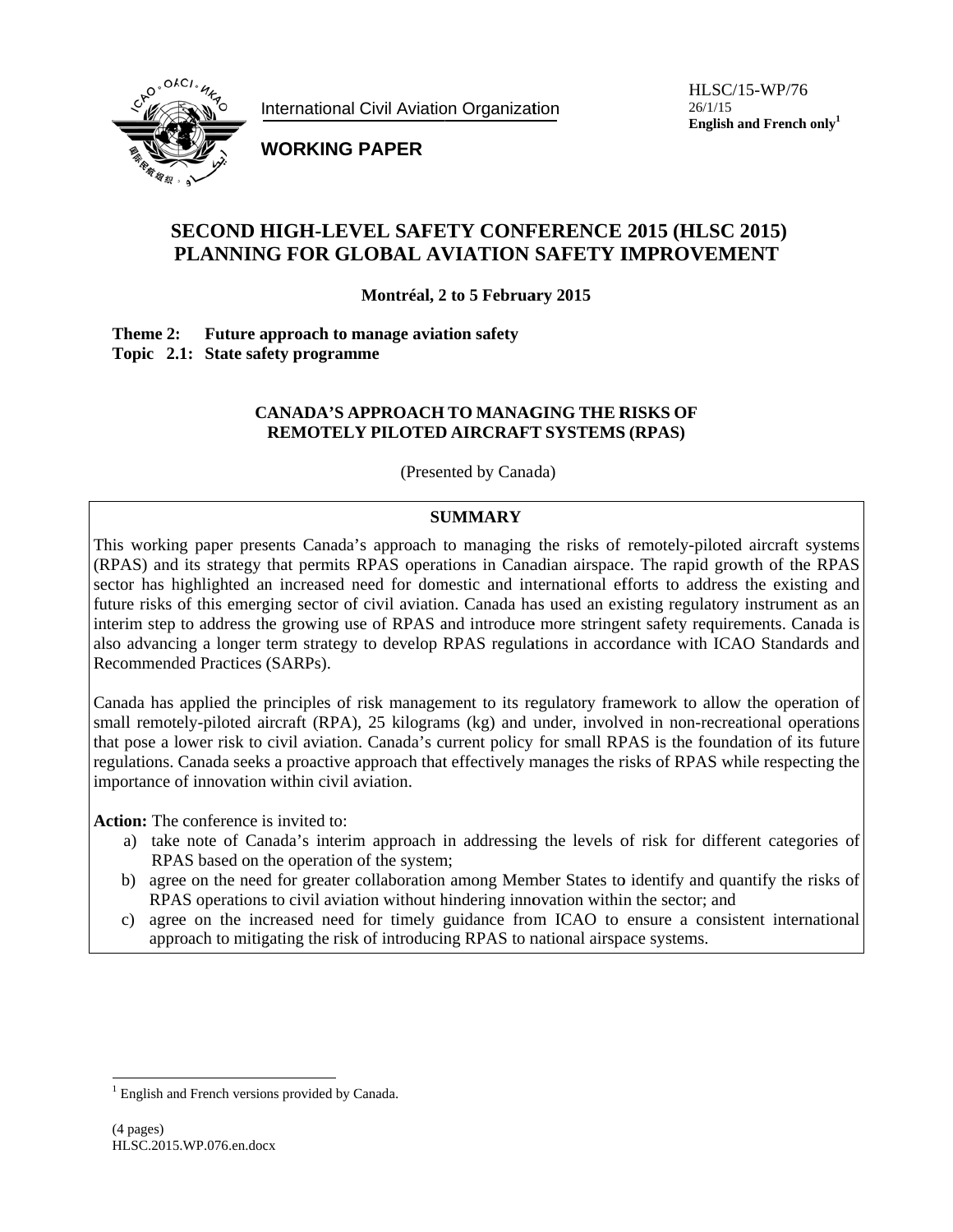#### 1. **INTRODUCTION**

1.1 Canada has observed dramatic growth in the global RPAS industry and a diversification of RPAS applications in critical economic sectors. Industry growth is attributed to technological advances and significant investment in research and development by the private sector. The availability of RPAS technologies to members of the public, rapid sector growth, and maturing RPAS piloting community has introduced safety concerns in Canada and abroad. Canada has witnessed an increase in reported incidents involving RPA and civil aircraft, particularly in the vicinity of aerodromes and major hub airports.

1.2 RPA are now readily available to a variety of potential users for a range of operations. The range of RPAS designs and technology has challenged regulators to develop a consistent regulatory approach as RPAS present different levels of risk to airspace systems based on the operational context of an RPAS, pilot knowledge, and variances in RPAS design.

1.3 In response to a growing RPAS sector and the wide spectrum of users, Canada has implemented a multi-phase RPAS strategy that includes both regulatory and non-regulatory instruments. The objective of the strategy is to proactively leverage existing legislative and regulatory authorities to introduce more rigorous safety requirements, create greater awareness of the legal responsibilities of RPAS operators and mitigate the risks that RPAS could pose to other airspace users as well as people and property on the ground.

## 2. **MANAGING THE RISKS OF RPAS OPERATIONS**

2.1 RPAS face similar, but not identical risks to its manned counterparts. RPAS also pose unique risks to manned aircraft based on their operational context while presenting opportunities to address and mitigate the hazards of the operation. The principal risk involved in the operation of an RPAS is a catastrophic event resulting in a fatality involving airspace users, or with persons and property on the ground.

2.2 The level of risk (the likelihood and severity of an event) is defined by factors inherent to the RPAS operation, the operating environment, and the class of RPAS as determined by its physical parameters. The combination of these factors may result in a situation where a variety of different risk mitigation measures may be required to restrict the location of the operation, impose piloting and maintenance requirements, and require effective safety procedures to ensure an overall safe and reliable operation.

2.3 *Physical characteristics:* The components and composition of an RPAS are critical determinants in assessing the level of risk. The physical properties of an RPA, including its overall mass, physical materials, or overarching design, can affect the overall energy an RPA imparts on an object and the risk of a catastrophic event. The absence of quantitative scientific research limits the abilities of governments to develop regulations based solely on physical parameters. It is expected that future research on RPAS will assist Canada and other jurisdictions to inform appropriate thresholds for future rulemaking activities. Canada's current approach to define RPAS categories based on weight is similar to approaches used by other ICAO Member States.

2.4 *Location of operation:* The level of risk is strongly influenced by the location of an RPAS operation. Operating an RPAS in proximity to an aerodrome or a populated area can increase potential exposure to a catastrophic event. To minimize the likelihood of an incident, altitude and airspace limitations could be imposed on RPAS operators to minimize risks to civil aviation. Environmental or meteorological conditions can also affect the reliability of an RPAS and increase the potential for interference with frequency spectrum or the ability of a pilot to maintain visual line of sight (VLOS).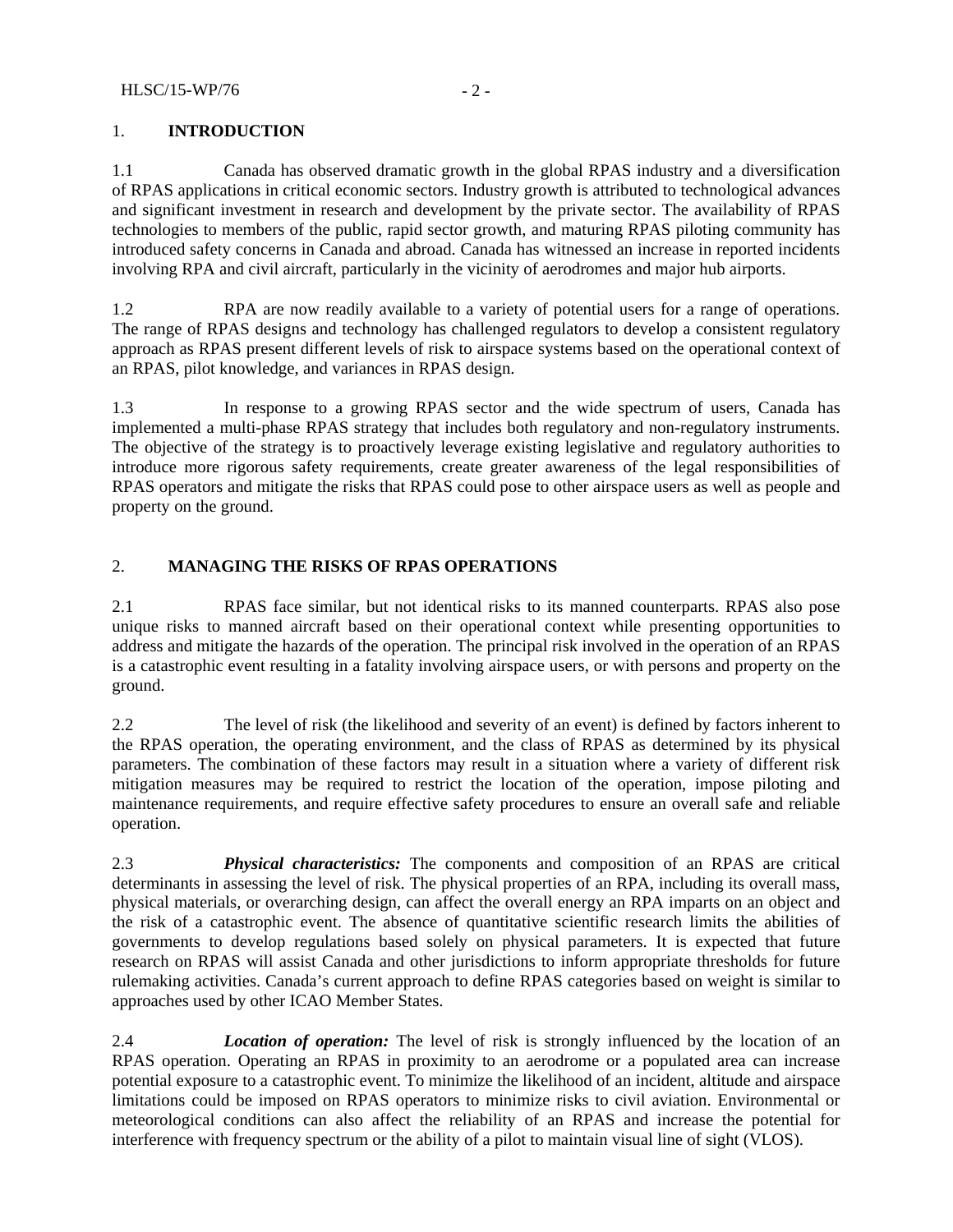2.5 *Pilot knowledge:* The aeronautical knowledge of a pilot remains a critical risk to both aviation safety and the public. The increasing availability of RPAS to the public has created a community of pilots who may not have the requisite knowledge to operate an RPAS safely. A lack of aviation knowledge may lead to the operation of an RPAS in a situation or environment where it would pose a higher risk to aviation safety. In addition, a pilot of an RPAS may not have an aviation background to perform detect and avoid functions that would include knowledge of airspace, the ability to recognize aerodrome and aviation markings, or identify meteorological conditions. In addition, there are common risks between non-recreational and recreational pilots that may not require differentiation between these user categories.

2.6 Beyond VLOS operation are more complex and introduce increased risks to aviation safety. The absence of reliable sense and avoid technologies prohibits the authorization of beyond VLOS operations. Significant research and development will be required in advance of regulations permitting mainstream use of RPAS beyond VLOS.

# 3. **CANADA'S APPROACH TO REGULATING RPAS**

3.1 Canada has a permissive legal framework that allows recreational and non-recreational RPAS operations under the *Canadian Aviation Regulations*. An RPA being operated for recreational purposes is considered a "model aircraft" (35 kg and under) and is required to be operated safely without being a risk to aviation safety. An RPA being operated for non-recreational purposes is considered an "unmanned air vehicle" (UAV) and must apply to Transport Canada, the Canadian civil aviation regulatory and oversight authority, for a Special Flight Operations Certificate (SFOC). As a result of these regulations, Canada has a mature model aircraft community that has demonstrated its ability to operate safely, a growing base of recreational RPA users, and a nascent RPA (UAV) sector in the Canadian aviation industry. Canada intends to remove the distinction between recreational and non-recreational user categories in its accelerated rulemaking strategy.

3.2 Canada is committed to applying risk management to maintain an effective level of oversight over its civil aviation activities. The SFOC process allows Canada to review the risks involved in an RPAS operation on a case-by-case basis. Canada observed a dramatic increase in the number of SFOCs issued for RPAS; between January 2007 and January 2012, Transport Canada issued 293 SFOCs for RPAS operations across Canada. The year 2012 saw an increase with 353 SFOCs issued for RPAS operations, and 945 SFOCs were issued in 2013. A total of 1 672 SFOCs were issued in 2014.

3.3 Given the pace of regulatory development, Canada has used the regulatory exemption process as an interim step in a broader rule-making strategy to remove the need for certain RPAS operators to obtain a SFOC if the operator complies with the conditions set out in the exemption. The exemptions allow for the operation of non-recreational RPAS without applying for an SFOC. The exemptions apply to a lower risk RPAS operation by complying with a series of operating conditions that pertain to the flight procedures, pilot knowledge requirements, reporting requirements, and system requirements to mitigate the potential risk of the RPAS to aviation safety and persons and property on the ground. The SFOC process has been preserved to focus on higher risk operations that do not qualify under the conditions set out in the exemptions.

3.4 Canada recognizes the diversity of the RPAS market and the challenge of regulating a new and evolving sector of civil aviation. In the absence of robust RPAS regulations and comprehensive international standards, Canada adopted a prescriptive approach in establishing conditions of operations for RPAS. The stringent operating conditions were based on the principles of risk management inherent in Canada's State Safety Plan (SSP) and legal framework. The conditions were based on the risks pertaining